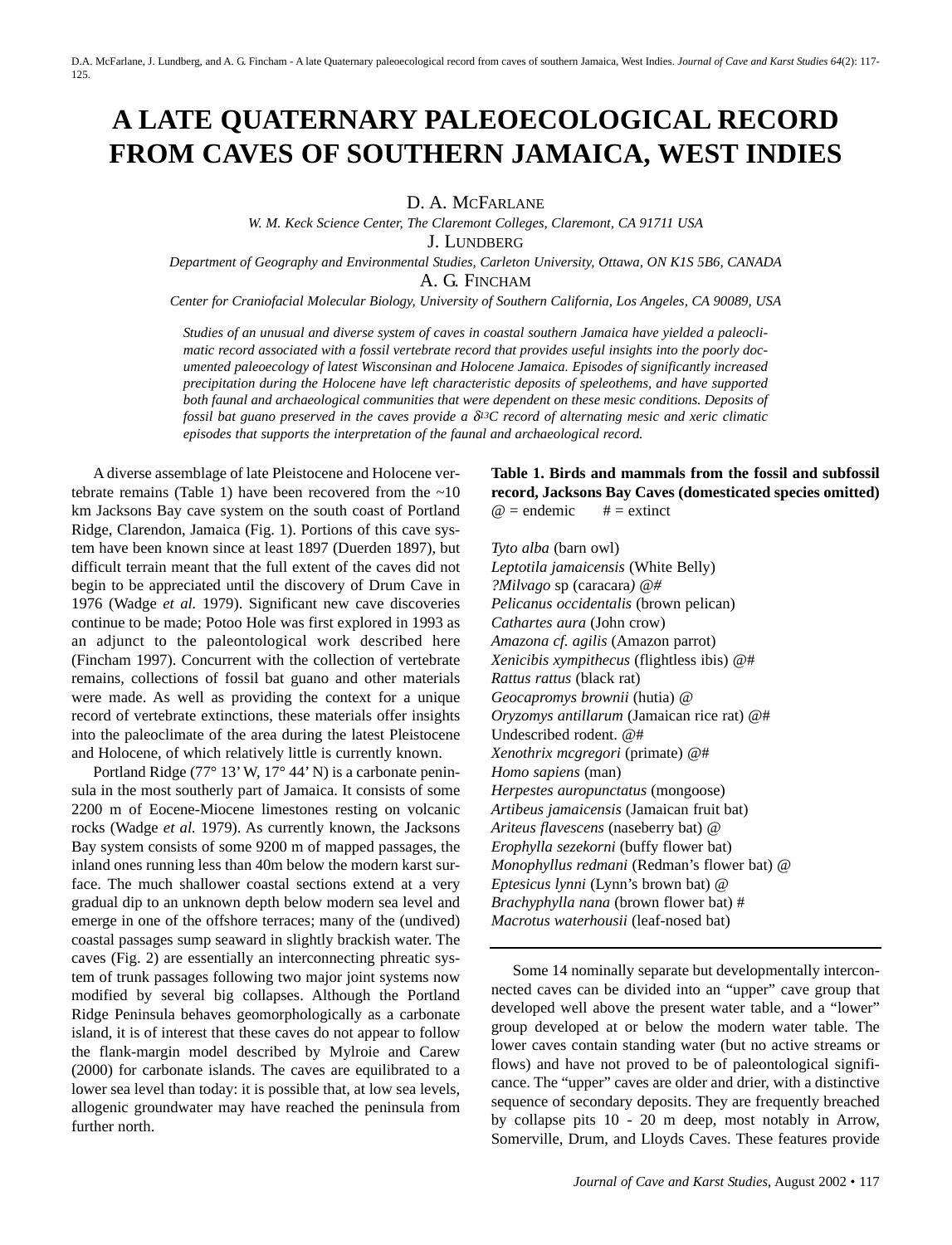

**Figure 1. Location map of Portland Ridge Peninsula, the southernmost part of Jamaica, Jacksons Bay Cave site. Modified from Wadge** *et al***. 1979. The Blue Mountains are shown on the inset (\*).**



**Figure 2. The Jacksons Bay Cave System, plan view. Grid lines are at 500 m intervals. Drum Cave, which overlies Jacksons Bay Cave, is shown in lighter shading. Modified from Fincham (1997), which should be consulted for more detailed mapping. Important passage locations are Bone Hall (A), Brown Dust Passage (B), The Map Room (C), Mantrap Hole (D), Arawak Gallery (E) and Big Chamber (F).**

points of ingress for secondary deposits including lateritic karst residuum (red cave fill), limestone breakdown clasts, and notable accumulations of owl (*Tyto alba*) vomitus. The very dry, powdery, indistinctly stratified, red paleosol-derived cave fill floors large areas of these caves, reaching a depth up to 1.5 m in places. Many of the vertebrate remains were in this material. These sediments are frequently capped by a thin  $(< 2 \text{ cm})$ but laterally extensive flowstone deposit that commonly forms the walls of rimstone pools (gours). Typically, these pools contain large numbers of cave pearls–speleothems formed by the concentric accretion of calcite from dripping water around crystallization nuclei. In the Jacksons Bay caves, gastropods commonly provide these nuclei (McFarlane 1987), although vertebrate bones also form cores. Largely inactive but very clean and uncorroded speleothems that are at least partially contemporaneous with the rimstone pools extensively ornament ceilings and walls. In some areas of the caves, 1-5 m deep accumulations of subfossil bat guano bury the floors. Archaeological remains are common in the caves, including Amerindian skeletal remains dated at 710 ±60 14C yrs BP (Mizutani *et al.* 1992), cassava griddles, pottery, petroglyphs and pictographs (Fincham & Fincham 1997). These remains are always superficial to the sediment and flowstone capping, and are either unmodified or occasionally thinly veneered with calcite (Wadge *et al.* 1979).

Portland Ridge is located in the rain shadow of the Blue Mountains (~2300 m) and supports a xerophyllic, sclerophyllous vegetation described by Asprey and Robbins (1953) as the arid coastal facies of dry limestone scrub forest, and more graphically by Seifriz (1943) "...as superb a picture of the eternal persistence of life under the most adverse conditions nature can produce". Annual precipitation averages 1014 mm with a pronounced dry season of 6-10 months having <100 mmmonth (data from Amity Hall, 91 year averages; Anonymous 1950). The precipitation-evapotranspiration (PET) ratio is 1.58, placing the area in the "Dry Forest" Holdridge Life Zone (Holdridge 1967). These conditions are apparently too xeric to support major bat populations, with the ubiquitous *Pteronotus parnelli* and *Macrotus waterhousii* occurring in minimal populations of 10-100 individuals, in contrast to populations of 104-105 individuals commonly occurring in comparable caves elsewhere in the more mesic areas of the island (Goodwin 1970; McFarlane 1986). The presence of extensive deposits of subfossil bat guano in several of the Jacksons Bay caves, unrelated to modern populations, is therefore of considerable paleoecological import.

#### SAMPLING AND METHODS

In addition to a general study of all the caves of the area, four main field sites were studied: Brown Dust Passage in Drum Cave; Bone Hall Chamber in Drum Cave; Lloyds Cave; and Map Room in Skeleton Cave. Vertebrate remains were collected from the red cave fill, from the dry gour pools, from the owl vomitus, and occasionally from the fossil bat guano. Guano samples were collected from several layers exposed in the walls of excavated pits. Sample sites were documented *in situ* before removal of samples for lab analysis. Guano volumes were determined by survey of their lateral extent and measurement of thickness in test pits and by probing with a steel rod.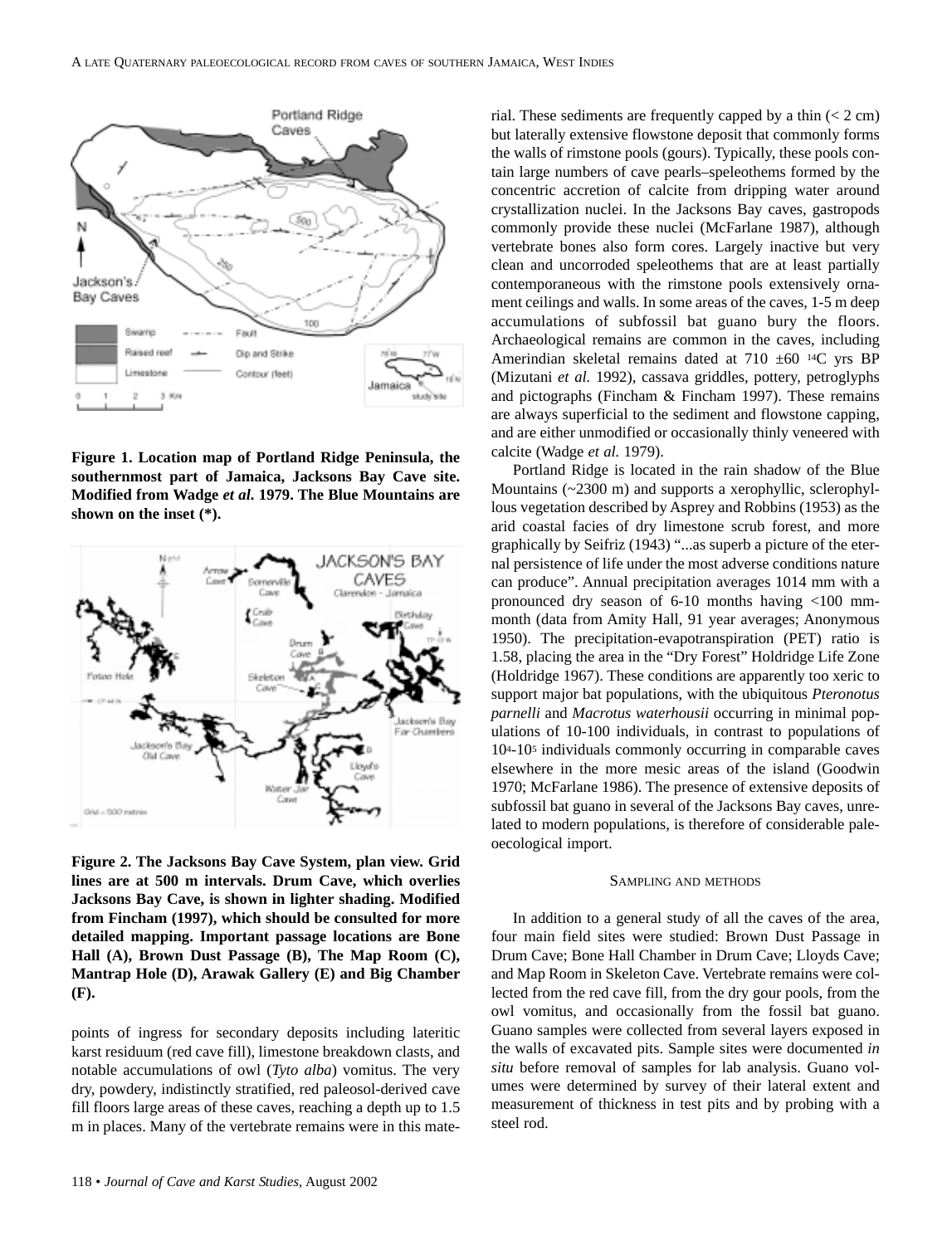

**Figure 3 Diagrammatic profile of Brown Dust Passage Excavation Pit.**

Vertebrate specimens were dated directly by 14C dating of their bone collagen, or indirectly by 14C dating on the associated guano (acid insoluble chitin residue) or gastropods (inorganic shell carbonate). Gastropods were radiocarbon dated following manual removal of calcite as necessary, and acid etching. Because gastropods can acquire some of their carbon from old, radiogenically dead carbonate bedrock, the measured dates were then corrected for the 'limestone effect' (Goodfriend & Stipp 1983) by subtracting a pseudo-age of 320 ±60 yrs BP obtained from modern (dead) *Pluerodonte* collected in the forest above Birthday Cave. Although we cannot establish the relative contribution of post-bomb radiocarbon (if any) in our modern sample, this 320 year correction factor is in general concordance with that published for other Jamaican specimens and based on modern, pre-bomb *Pluerodonte* (Goodfriend & Stipp 1983). Bone dates are based on collagen fractions prepared by decalcification in excess 1M HCl and alkali washes in 5% NaOH. Fossil guanos were treated with excess 6M HCl at 90° C for 24 hrs, then repeatedly washed in de-ionized water to remove soluble organics and secondary carbonates. Stable isotope mass spectrometry was performed by Beta Analytic (Miami, Florida).

All the original radiocarbon dates reported in this work are obtained by beta counting or accelerator mass spectrometry by Beta Analytic; they are corrected for fractionation using  $\delta^{13}C$ values, but are not corrected for 14C flux to facilitate comparison with older published dates*.* Dates are therefore quoted in radiocarbon years before present (14C yrs BP), not calendar years. All quoted errors are 1σ. Radiocarbon data are summarized in Appendix 1.

## **RESULTS**

Excavation of the Brown Dust Passage sediments in Drum Cave began in January 1995, and was further extended and deepened in July 1995 and September 1996. Stratigraphy is clear and distinctive (Fig. 3). A 20 cm surface deposit of lightcolored dust, angular fragments of limestone breakdown, and modern owl-pellet debris overlies a thin (<2 cm) calcite floor, which cements larger limestone breakdown blocks. This unit caps a rather uniform, 34 cm thick layer of dark brown, subfossil bat guano (36% acid-insoluble organics by ignition), hereafter designated 'Guano I'. This is underlain by a 6 cm thick layer of limestone fragments, clay and finely comminuted bone, and then the 3 cm thick 'Guano II'. Below, more clay and degraded bone fragments continue to a solid calcite floor at -125 cm, presumed to be developed directly on the bedrock. Bone occurs throughout the section, often in concentrations so thick as to warrant the description 'bone cake'. Numerous 'hardgrounds' formed by calcite induration of the sediments are scattered throughout the section. Guano II was deposited 11,980 ±80 14C yr BP, followed by a short hiatus and the deposition of Guano I beginning at  $11,260 \pm 80$  <sup>14</sup>C yr BP and terminating at 10,250 ±80 <sup>14</sup>C yr BP. The Guano I deposit is laterally extensive, forming a deep,  $250+ m<sup>3</sup>$  accumulation. It is deepest in Brown Dust Passage and extends laterally to the Bone Hall chamber (below).

Bone Hall, Drum Cave, is a large, flat-floored chamber receiving vertebrate remains from the same collapse pit as Brown Dust Passage. Accumulation rates have been lower than in Brown Dust Passage (BDP), but the stratigraphy is quite similar. The Guano I stratum of BDP appears in Bone Hall as three thin guano layers: G1a, G1b, and G1c. The latter dates to 11,220 ±100 14C yrs BP, statistically indistinguishable from the initiation of Guano 1 in Brown Dust Passage. Guano II is not present in Bone Hall. The Bone Hall pit was terminated at -30 cm where solid calcite overlies the presumed bedrock floor. A gastropod date from this basal calcite yielded  $13,220 \pm 150$  <sup>14</sup>C yrs BP.

Mantrap site, an 8 m deep pit entrance to Lloyds Cave, yielded several vertebrate remains, the most interesting of which was an uncalcited skull of the endemic primate, *Xenothrix mcgregori*, (unfortunately undateable due to the uniqueness of the specimen) recovered from the surface of the cave fill. The 100+ cm deep guano deposit from the Guano Crawl, further south in Lloyds Cave, gave a basal date of 16,400 ±110 yrs BP, a date of 10,440 ±100 14C yrs BP at 30-40 cm depth, and a date of  $1750 \pm 80$  <sup>14</sup>C yrs BP at the surface.

The Map Room, Skeleton Cave, has red paleosol-derived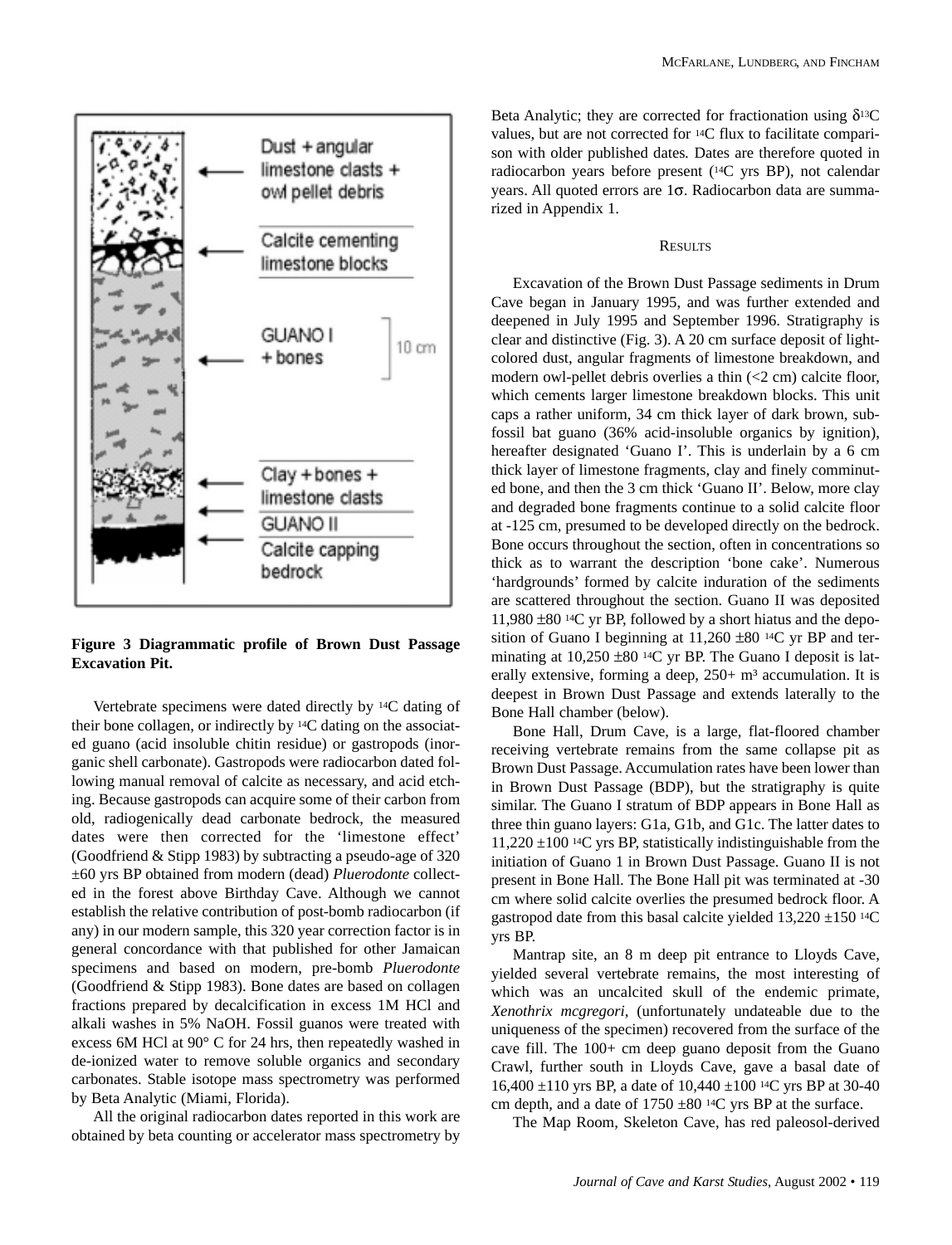sediments 1.5 m deep, with no identifiable stratification, filling the back of the chamber to the roof, where it intercalates with small stalactites on the roof. The top surface of this deposit against the roof is marked by a distinct layer of uncalcited gastropods dating to  $3910 \pm 70$  <sup>14</sup>C yrs BP. An excavation dug one meter from the wall yielded a bone (*Geocapromys*) from the top  $0 - 30$  cm layer dating to  $1870 \pm 50$  <sup>14</sup>C yrs BP. Gastropods from a depth of  $\sim$ 30 cm date to 6410  $\pm$ 110 <sup>14</sup>C yrs BP. This level also yielded a hemi-mandible of *Xenothrix*. Gastropods from 1.5 m date to 3420 ±60 14C yrs BP.

Potoo Hole has extensive deposits of bat guano in the Arawak Gallery and the Big Chamber. The thickest part of the deposit forms a guano "mountain," rising some 6 m in height above the general guano floor covering; is at least a meter deep, but was not excavated. Samples taken from the top of the "mountain" date to  $950 \pm 50$  <sup>14</sup>C yrs BP but the date of the start of deposition is not known.

High Dome Cave, located on the northeastern side of the Portland Ridge, (Portland Ridge Caves group; Fig. 1) also preserves extensive deposits of stratified fossil guano; a sample from 115 cm depth exposed by guano mining yielded a date of 10,850 ±100 14C yrs BP.

## CHRONOLOGY AND PALEOENVIRONMENTAL SIGNIFICANCE OF THE CAVE DEPOSITS

The origin of the Jacksons Bay caves is poorly understood. The caves formed within the Miocene host rock. The oldest dated cave calcite, a U-Th date on flowstone from Shamrock Passage, a lower level passage in the Jacksons Bay New Cave, gave an age of 278 +57,-37 ka. The weighted mean of four samples (Wadge *et al.* 1979) from the same flowstone is 202  $\pm 16$  ka, so that section of the cave must have been already formed before that date. The 'upper' caves pre-date the New Cave, and may have their origins in the earliest Pleistocene or late Pliocene as did comparable caves on Isla de Mona, Puerto Rico (Panuska *et al.* 1998). Regardless of the timing of speleogenesis, the caves did not become paleontologically important until the opening of the collapse pit entrances, which admit vertebrate remains. The radiocarbon date of  $13,220 \pm 150$  <sup>14</sup>C yrs BP on the calcited gastropod cemented to the bedrock floor of the Bone Hall Excavation, Drum Cave, pre-dates all fossil and sediment deposits in this cave and probably marks the opening of the Drum Cave #3 collapse pit.

The late Pleistocene and Holocene was marked in these caves by the progressive emplacement of the red cave fill, vertebrate deposits, and calcite floors. These extensive deposits provide *prima facie* evidence that these caves were much wetter at intervals in the recent past. In many cases, the characteristics of the deposits and the relationships between dated materials give additional information about the environmental conditions of formation.

## EVIDENCE FOR WET PHASES

In Lloyds Cave, bat guano deposition began at least as early as  $16,400 \pm 110$  <sup>14</sup>C yrs BP and continued until at least 1750 ±120. In Brown Dust Passage, Drum Cave, guano deposition began more than  $11,980 \pm 80$  <sup>14</sup>C yrs BP but terminated around  $10,350 \pm 70$  <sup>14</sup>C yrs BP. The thickest guano deposits are Late Holocene; e.g., deposition of the very large guano deposits in Potoo Hole ( $\sim$  4000 m<sup>3</sup>) terminated around 950  $\pm$ 50 BP. The preservation of laminations (seasonal?) in the 10,850 ±100 14C yrs BP guano deposit of High Dome Cave (north side of Portland Ridge) evidences that the relatively thin late Pleistocene deposits in the Jacksons Bay caves are not simply the result of decomposition deflation. This suggests that conditions were more favorable for bats in the Jacksons Bay caves during the late Holocene.

A U-Th date on the top of an inactive stalagmite from the Coliseum, Jacksons Bay Great Cave, of 1.9 +2.9,-2.8 ka and a basal date of 27.9 +12,-11 ka (Wadge *et al.* 1979) is consistent with Late Pleistocene to Holocene wet intervals. The solid calcite beneath the guano in Brown Dust Passage, Drum Cave, and the numerous calcite-indurated layers scattered throughout the section indicate wetter conditions than now pertain in the cave; these wet conditions began an unknown time before ~13 ka and continued (perhaps intermittently) until some time after 10 ka. In Bone Hall, Drum Cave, the gastropod core of a cave pearl dated to  $3700 \pm 120$  yrs BP. From this we infer that conditions were at least seasonally wet enough to account for the extensive development  $({\sim}1500 \text{ m}^2)$  in Drum Cave alone) of gour pools that have never been observed to fill in 25 years of speleological investigations in the cave.

At present water levels, crocodiles are not found in any of the Jacksons Bay Caves: discoveries of undated, but superficial, crocodile remains, *Crocodylus acutus,* on top of the cave fill in Mantrap Hole, Lloyds Cave, indicate wetter conditions in the middle to late Holocene when the cave supported extensive bodies of standing water.

Archaeological remains are extensive in both the upper and lower Jacksons Bay caves, but are always superficial to the paleosols and calcite floors. Broken water jars in Water Jar Cave have been taken as evidence that Amerindians collected fresh water from now-dry gour pools (Fincham & Fincham 1997). A date on Amerindian bone intimately associated with these ceramics indicate that this practice continued until at least  $710 \pm 80$  <sup>14</sup>C yrs BP.

These data suggest intermittently wetter-than-today conditions in the interval from at least 28 ka, isotope stage 2, the Late Glacial Maximum, until about AD 1300, the Medieval Warm Period of Northern Europe (Lamb 1995). The wettest, or longest, wet interval was probably coincidental with the thickest guano deposits, which terminated at ~950 14C yrs BP.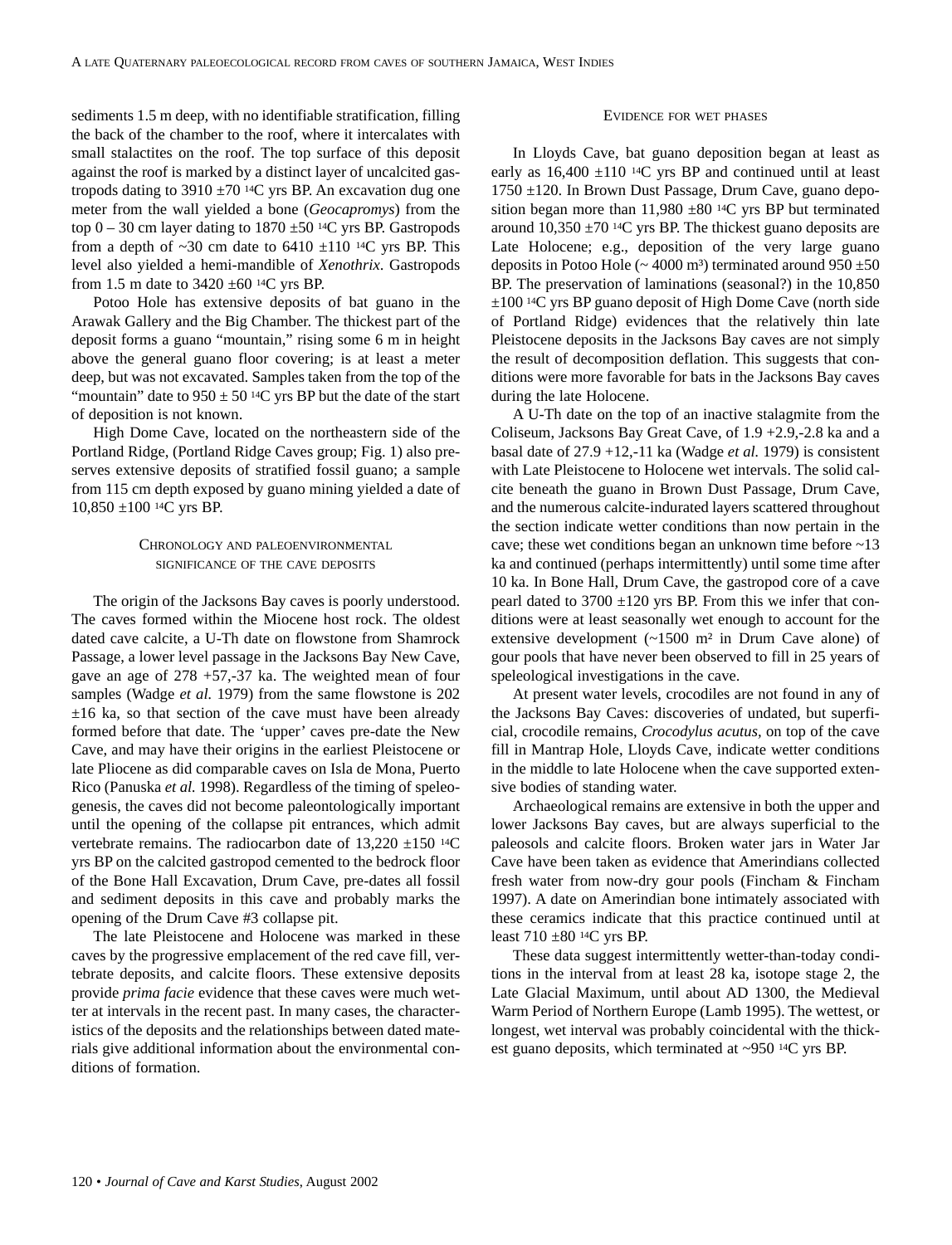| Sample ID          | Age $(^{14}C$ kyr BP) | $d^{13}$              |
|--------------------|-----------------------|-----------------------|
| $95-24, 95-25,$ ** | 0                     | $-21.6, -22.8, -21.6$ |
| $85-02$            | $0.70 + - 0.05$       | $-25.0$               |
| $95 - 16$          | $0.95 + -0.05$        | $-26.8$               |
| $93-03$            | $1.75 + (-0.08)$      | $-27.7$               |
| $95 - 21$          | $10.25 + (-0.08)$     | $-21.7$               |
| $95-04$            | $10.35 + (-0.07)$     | $-16.6$               |
| 95-07              | $10.44 + (-0.10)$     | $-20.7$               |
| $96 - 15$          | $10.85 +/- 0.1$       | $-20.6$               |
| $95-03$            | $11.05 + -0.07$       | $-17.5$               |
| $96-16$            | $11.22 + - 0.1$       | $-21.3$               |
| 95-22              | $11.26 + - 0.08$      | $-18.6$               |
| $95 - 23$          | $11.98 + -0.08$       | $-20.9$               |
| $95-08$            | $16.40 +/- 0.11$      | $-22.4$               |

**Table 2. Stable carbon isotope record of the Jacksons Bay Cave guanos.**

\*\* indicates a replicate analysis

## EVIDENCE FOR FLOOD ACTIVITY

The dates from the uncalcited gastropods and bone in the red sediment of the Map Room, Skeleton Cave, need to be examined: the top layer beside the cave wall dates to  $3910 \pm 70$ 14C yrs BP, while the 0–30 cm layer of the excavation dates to 1870 ±50 14C yrs BP; the 30 cm level dates to 6410 ±110 14C yrs BP, but the 150 cm level dates to 3420 ±60 14C yrs BP. From this chronological jumble, we conclude that the Skeleton Cave fill and its contents were catastrophically emplaced, probably by severe flooding, sometime after ~3600 14C yrs BP and most probably after 1870 14C yrs BP during the same Late Holocene wet phase responsible for massive guano deposition in Potoo Hole and Amerindian water collection in Water Jar Cave.

## PALEOECOLOGICAL SIGNIFICANCE OF STABLE ISOTOPIC RECORDS OF GUANO DEPOSITS

The utility of subfossil bat guano deposits as a source of a 13C/12C stable isotope proxy record of climate has been demonstrated by Mizutani *et al.* (1992). Insectivorous bat guano consists of finely commutated insect exoskeletons, of which some 25-40% by dry weight may be chitin (polymerized N-acetylglucosamine) (Jeuniaux 1971). Chitin is highly resistant to chemical and physical degradation, although it is readily digested by fungal and bacterial chitinases under aerobic and anaerobic conditions respectively (Miller *et al.* 1993; Koval & Kharkevich 1983). However, under conditions of low pH (Logan *et al.* 1991) or desiccation, decomposition is extremely slow. Last Interglacial insect remains from Nova Scotian sediments contain as much as 28% dry weight of chitin (Miller *et al.* 1993). We have found subfossil guano from a dry site in Bat Cave, Grand Canyon (Arizona, USA) radiocarbon dated at 12,400 ±90 yrs BP (DAM 96-03) that preserves 31.9% dry weight of chitin (unpublished data).



**Figure 4** δ**13C values for fossil bat guano samples are graphed against time; the horizontal line just above the xaxis indicates the span of guano deposition, the unbroken part showing dated continuous deposition and the dashed part showing probable continuous deposition. The line marked "Shell" marks the cluster of cave pearl dates. A summary of inferred climatic conditions for Jacksons Bay and lake levels for Lake Mirogoane and Valencia, are shown below the x-axis.**

Although decomposition undoubtedly proceeds much faster in moist tropical environments, the low pH of fresh deposits (~pH 3.8) can preserve chitinous residues for extended periods of time. Subfossil bat guanos of a degraded nature can be conclusively identified by deacetylation of the chitin to chitosan followed by colorimetric assay using the van Wisselingh test (Muzzarelli 1977), or following enzymatic digestion using chitosanases and assay of the N-acetylamino sugars by the method of Reissig *et al.* (1955). Degradation of chitin progresses by depolymerization, but does not introduce significant shifts in the 13C/12C ratio (Schimmelmann & DeNiro 1986).

Modern insectivorous bat (*Pteronotus* and *Macrotus*) guano accumulating in small quantities in the Jacksons Bay caves has a mean  $\delta^{13}$ C signature of -21.7, consistent with its origin in a food chain based on xerophyllic C4 and CAM plant taxa (Des Marais 1980). The Late Holocene fossil bat guanos from these caves have divergent  $\delta^{13}$ C signatures that are independent of diagenesis or age (Table 2), which we interpret as resulting from an increased C3 plant component in the food chain during more mesic climatic excursions (indicated by δ13C values around -26). Figure 4 shows the changes in δ13C against time. These data suggest a xerophytic period similar to today at around 16,000 14C yrs BP and again at around 12,000–10,000 14C yrs BP with perhaps more C4 vegetation. The shift to C3 signatures at around 1,750-700 14C yrs BP (250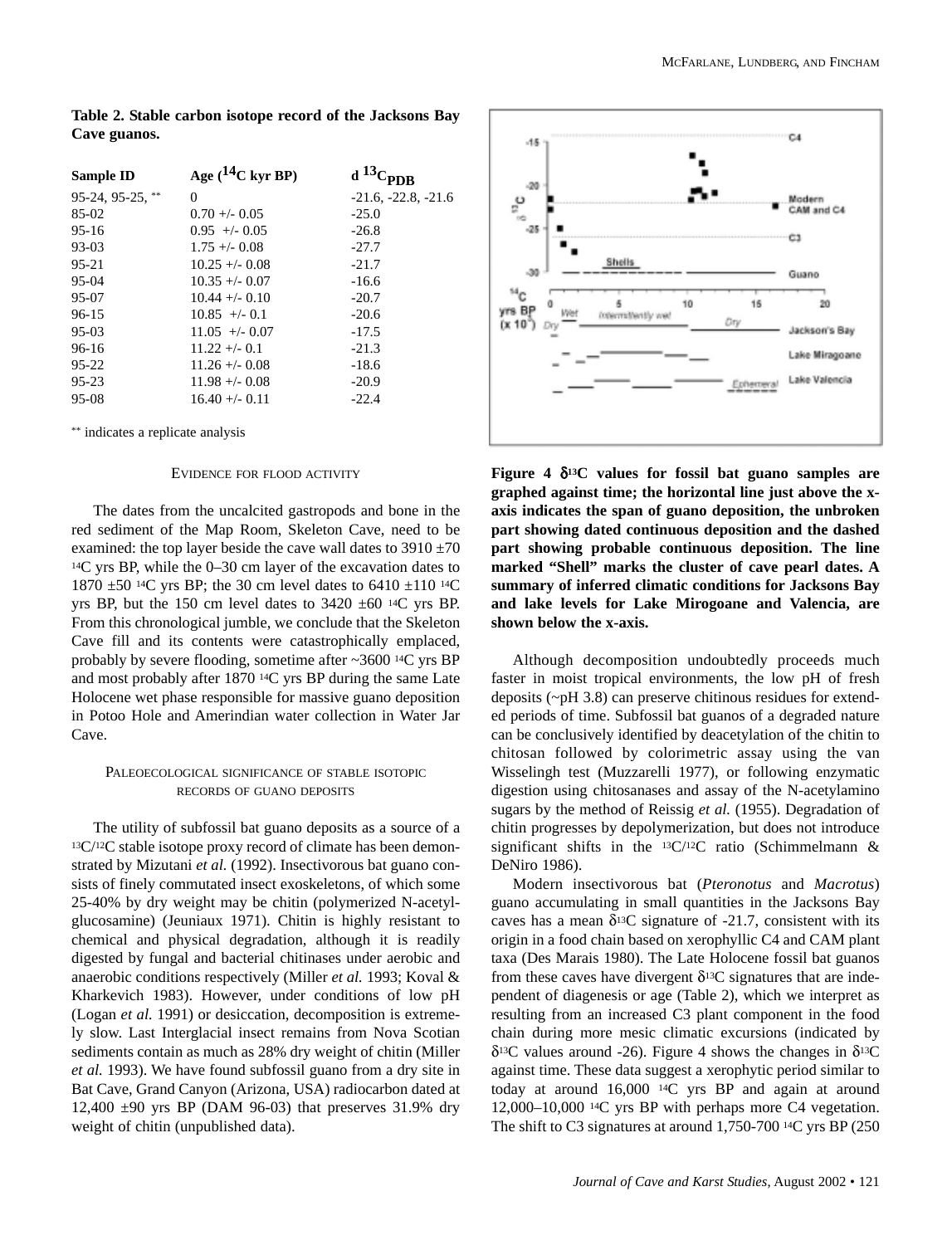- 1300 AD) indicate wetter conditions, followed by an obvious trend up to modern CAM values showing increased aridity.

## BIOGEOGRAPHIC SIGNIFICANCE OF THE PALEONTOLOGICAL REMAINS

A perennial and unresolved debate that has long been central to Caribbean biogeography addresses the manner in which terrestrial vertebrate colonists first reached the islands (Williams 1989). In the specific case of Jamaica, putative land bridges have been decisively eliminated on geologic grounds (Buskirk 1985); but see recalcitrant opinions in MacPhee and Iturralde-Vinent (1999). For several West Indian mammals, humans are thought to be the vectors. For this to be true, the dates on the oldest remains must be consistent with the earliest dates of human colonization. The Jacksons Bay Caves record throws some light on the origin of one endemic species of mammal, *Oryzomys antillarum*, the extinct Jamaican Rice Rat.

Although it has been shown that the Jamaican rice rat is apparently distinct from other *Oryzomys* (Morgan 1993), it has not previously been demonstrated that *O. antillarum* was present in the Pleistocene of Jamaica. The BDP excavation in Drum Cave yielded several mandibles of *O. antillarum* from above, and more importantly from within, the undisturbed Guano I horizon, which is tightly constrained to have been deposited between 11,260  $\pm 80$  <sup>14</sup>C yrs BP and 10,250  $\pm 80$  <sup>14</sup>C yrs BP. The bone bears the characteristic staining seen in all Guano I material, and the interface between Guano I and the overlying sediments is so distinct as to preclude any reasonable possibility that *Oryzomys* could be intrusive. *Oryzomys* is, thus, established as a *bona fide* member of the latest Pleistocene fauna of Jamaica. It has long been established that *O. antillarum* is little differentiated from its mainland sister taxon and, therefore, of relatively recent tenure on Jamaica (Morgan 1993). This Pleistocene record, therefore, also eliminates any possibility that *O. antillarum* was an accidental traveler on an Amerindian canoe, and adds it to the roster of native Antillean mammals whose arrival in the Antilles can be definitively ascribed to over-water disperal. Eustatic sea level between the Late Glacial Maximum (~20 ka) and 11-10 ka would have been between ~-120 and ~-40 m (Bard *et al.* 1990), considerably shortening the distance to be covered by exposing the Mosquito, Rosalind and Pedro Banks.

### PALEOCLIMATIC RECONSTRUCTION

These records suggest that the paleoenvironment of Portland Ridge was significantly different from today during the latest Pleistocene and most of the Holocene. Wetter periods throughout the record  $(-16.5 \text{ ka to } -0.7 \text{ ka})$  are suggested by:

- archaeological remains indicating water collection in now

dry caves

- crocodile remains in now dry caves
- evidence for mid- to Late Holocene flood activity
- Late Holocene guano  $\delta^{13}$ C values indicating formerly more mesic conditions

The presence of guano in Lloyds Cave at  $16.4 - 10.44$  <sup>14</sup>C kyrs BP, and the layers of calcite of unknown depth overlying bedrock in BDP and Bone Hall suggest wetter conditions at least periodically from ~16–10 14C kyrs BP. Guano from 11.98  $-11.44$  <sup>14</sup>C kyrs BP, the cluster of guano dates  $10.26-10.25$  <sup>14</sup>C kyrs BP, and the calcite plus breakdown capping on the 10.25 14C kyrs BP guano suggest periodic interruptions. Guano deposition continued throughout this period until ~1.7 14C kyrs BP in Lloyds and ~0.95 14C kyrs BP in Potoo Hole, in combination with the possible flood event after 1.8 14C kyrs BP in Skeleton Cave, and the scattering of shell dates between 4 and 3.4 14C kyrs BP. These data suggest only periodic interruptions rather than a prolonged dry spell.

We tentatively divide the paleoclimate into four phases:

| $\sim$ 16.5 – 10 | $14C$ kyrs BP: Dry                   |
|------------------|--------------------------------------|
| $\sim 10 - 2$    | $^{14}C$ kyrs BP: Intermittently wet |
| $-2 - 0.7$       | $14C$ kyrs BP: Wet, humid            |
| $\sim 0.7 - 0$   | $14C$ kyrs BP: Dry                   |

COMPARISON WITH OTHER RECORDS OF CARIBBEAN CLIMATE CHANGE

Paleoclimatic records from the Caribbean are not abundant. One of the best-studied sites is Lake Miragoane, southern Haiti. Pollen and stable isotope records since  $\sim$ 10.3 <sup>14</sup>C kyrs BP are reported in Hodell *et al.* (1991) and Higuera-Grundy *et al.* (1999). This site is in a similar south-coastal, leeward-ofhighlands setting as the Jacksons Bay site. Lake levels are complicated by rising Holocene sea level but the climatic interpretations take this into account. Low lake levels indicating a dry climate at  $\sim$ 10.5–10 <sup>14</sup>C kyrs BP are coincidental with the Younger Dryas period of Europe and North America. Higher lake levels at  $\sim$ 10–7 <sup>14</sup>C kyrs BP coincide with the end of Termination II and the early Holocene in the marine isotopic records although some discrepancy exists between lake level data and vegetation data. The pollen record continued to show dry conditions until ~8.2 14C kyrs BP. The highest lake levels between ~7 and 3.2 14C kyrs BP are matched by mesic forest in the pollen record. Decline of lake levels at ~3.2–2.4 14C kyrs BP indicate dry conditions, becoming very dry at 2.4–1.5 <sup>14</sup>C kyrs BP. A brief return to wet conditions at  $\sim$ 1.5–0.9 <sup>14</sup>C kyrs BP interrupted the drying trend to the present very dry conditions. These changes, summarized in Figure 4, are broadly comparable with the record from Jacksons Bay, although of higher resolution. The indication of higher water levels starting at ~10 14C kyrs BP in the Jacksons Bay sediments coincides with the lake levels rather than with vegetation indices. The short-lived wet episode of  $\sim$ 1.5–0. 9<sup>14</sup>C kyrs BP is matched by

<sup>-</sup> extensive deposits of now largely inactive calcite

<sup>-</sup> extensive deposits of sub-fossil bat guano, no longer being deposited in such quantities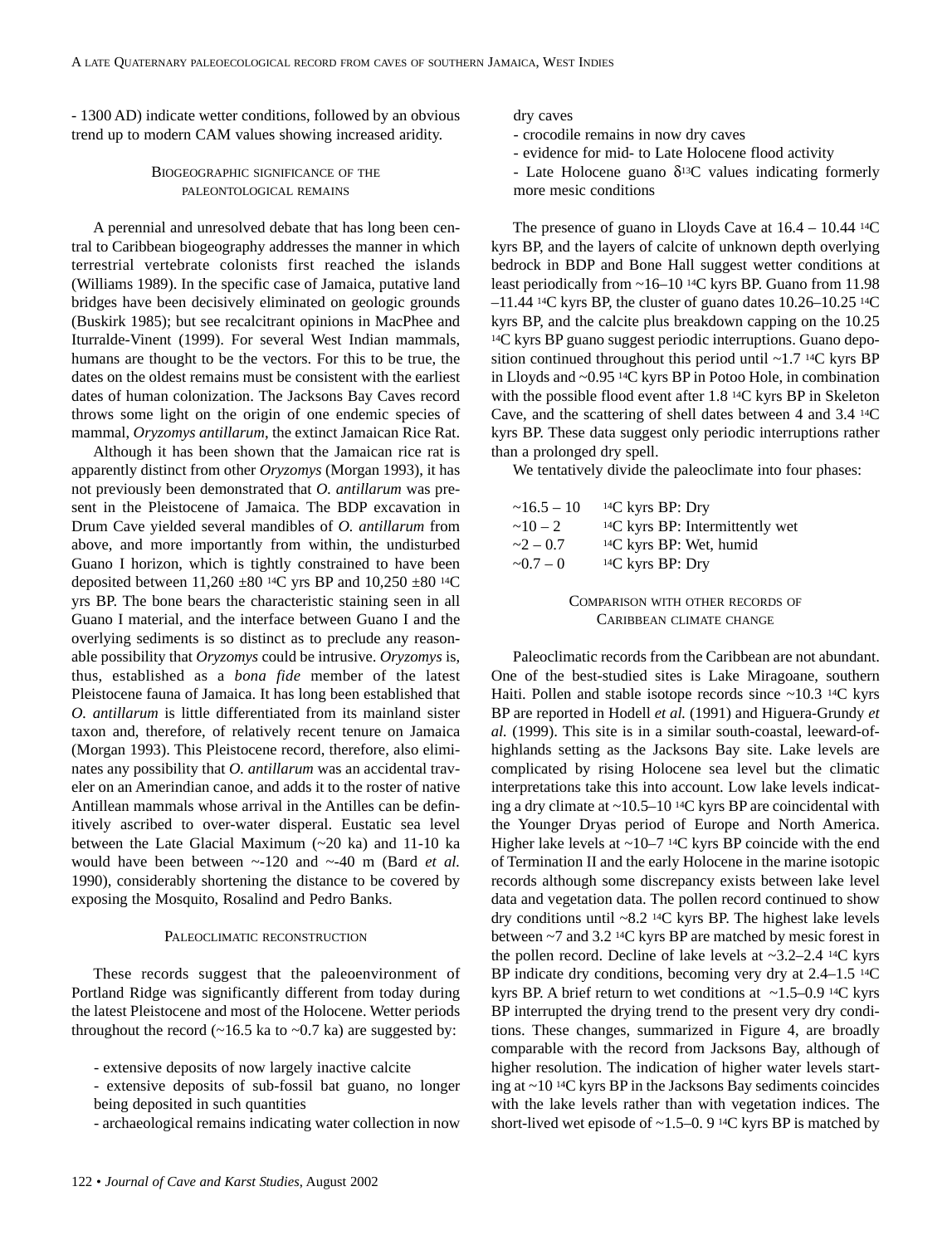the  $0.7-2.0$  <sup>14</sup>C kyrs BP wet event and the postulated  $\langle \sim 1.8 \,^{14}$ C kyrs BP flood event in Jacksons Bay Caves, and the recent return to dry conditions coincides in both records.

Little information is available on comparable sites in southern Jamaica. Digerfeldt and Enell (1984) report that levee deposits and silt/clay deposits in the peat of Black River Morass (on the southern coast west of Portland Ridge) indicates increased flooding and wetness between 1.5 and 1.0 14C kyrs BP. The other somewhat relevant Jamaican site is from the northern coast but of low resolution: Goodfriend and Mitterer (1988) present evidence of Pleistocene coolness and aridity from land snail amino acid epimerization data, moist conditions in the Late Holocene, and drier conditions beginning sometime during the last millennium. This pattern conforms to the Jacksons Bay record. Street-Perrott *et al.* (1993) report a lake core from Wallywash Great Pond, southern Jamaica, that records a cool, dry climate in the Late Pleistocene at 9.5–9.3 kyrs BP followed by three cycles of alternating wet and dry conditions during the Holocene, regrettably not directly datable.

Another lake site reported by Martin *et al.* (1997): Lake Valencia, just west of Caracas on the Venezuelan coast, is open to the NE trades at all seasons. It is not on the leeward side of highlands and, thus, has a somewhat different climatic regime, as is apparent from the differing climatic history. The lake was ephemeral before ~12.4 ka with savanna-chaparral vegetation; high during the period 12.4–8.8 ka with a shift to forest vegetation; low at  $\sim 8.88$  to  $\sim 5.5$  ka, high at  $\sim 5.5-3.0$  ka, low at  $\sim$ 3.0–1.0 ka, and desiccated in historical times. These changes are summarized in Figure 4.

Higuera-Grundy *et al.* (1999) reviewed the published evidence of climatic change from the Caribbean region. All records agree that the Late Pleistocene was cool and dry with savanna vegetation and low lake levels, remaining dry until at least  $\sim$ 10.5 <sup>14</sup>C kyrs BP when forest taxa appeared in Guatemala. After  $\sim$ 10<sup>14</sup>C kyrs BP the trade winds weakened, upwelling diminished and lake levels started to rise as a consequence of the higher precipitation. Early Holocene dryness apparently persisted in north coast of Jamaica, Florida, and the Yucatan; Jamaica continued to show a cool, dry climate until ~9.5 14C kyrs BP; Florida vegetation did not show a change to mesic conditions until  $\sim$ 7 <sup>14</sup>C kyrs BP. All the Caribbean records show a similar drying phase since  $\sim$ 1 <sup>14</sup>C kyrs BP, which is assumed to have caused the collapse of prehistoric and early historic agriculture (Leyden *et al.* 1998).

#### CONTROLS ON CLIMATE

The ocean-atmosphere system strongly influences Jamaica's climate and, thus, in many ways is very simple. Martin *et al.* (1997), in a discussion of climate controls for the Amazon basin, note that the migration of the Intertropical Convergence Zone (ITCZ) governs seasonality in the Caribbean, when it shifts south in austral summer as the continent of South America warms. While the ITCZ is in its southerly position the Caribbean climate is governed by the North Atlantic sub-tropical high. Holocene shifts displayed in climatic records from southeastern Amazonia and Bolivian Altiplano demonstrate that during the period 15.5–8.8 ka, the ITCZ did not reach as far south into the Amazon basin during the austral summer as it does today. Martin *et al.* (1997) relate this shift to the difference in orbital parameters around 11 ka compared to today. Today's situation of perihelion in December, the austral summer, causes strong seasonal differences in the southern hemisphere. The shift to perihelion in June during the period 15.5–8.8 ka reduces southern hemisphere seasonal differences at this time. Since it is the warming of the continental mass that controls excursions of the ITCZ, the climatic controls on the southern hemisphere are, therefore, significant for the Caribbean climate. Associated with the shift northwards of the ITCZ is an increase in Caribbean precipitation and a weakening of the trade winds.

Hodell *et al.* (1991) note the general agreement between Holocene climatic changes in the Caribbean and in northern Africa, and suggest that the common controlling mechanism is provided by orbital changes. However, they point out that more abrupt changes, such as the sudden change to drier conditions at ~3200 14C yr BP in Lake Miragoane, related to ocean-atmosphere interactions, are superimposed on the simple, smooth orbital trends. The general trend of increased wetness and flood activity in the Jacksons Bay caves is probably related to the insolation high centered over 7 ka, but the sudden shift in the guano  $\delta^{13}$ C from forest to xeric vegetation from ~2000 14C yrs BP to present must relate to non-orbital effects.

Jacksons Bay, almost exactly southwest of the Blue Mountains, the highest part of Jamaica, is particularly sensitive to trade wind direction. It is in a rain shadow position for NE winds but open to higher rainfall if the wind shifts to a more easterly origin. We suggest that the general pattern of mid-Holocene wetness is explicable by orbital changes controlling the position of the ITCZ. However, the frequent, rapid shifts of the last two millennia may relate more to local changes in prevailing wind direction.

## **ACKNOWLEDGMENTS**

The fieldwork reported here was conducted between 1995 and 1996 with funding from the National Geographic Society (CRE Grant #5291-94 and 5660-96) to the senior author. Permission to excavate fossils was granted by the Division of Mines and Geology, Jamaica, who have been unstintingly supportive of our work.

We are especially grateful for the hospitality afforded to us by Peter Fletcher, Paul Banks, and other members of the Jacksons Bay Gun Club, without whom sustained efforts at Jacksons Bay would have been impossible. Ross MacPhee and Clare Flemming were essential contributors to the vertebrate paleontology effort. Lisa DeNault, Ray Keeler, Judy Lemire and Andrew Pearson provided invaluable contributions to the fieldwork. Finally, we are most grateful for Stephen Donovan's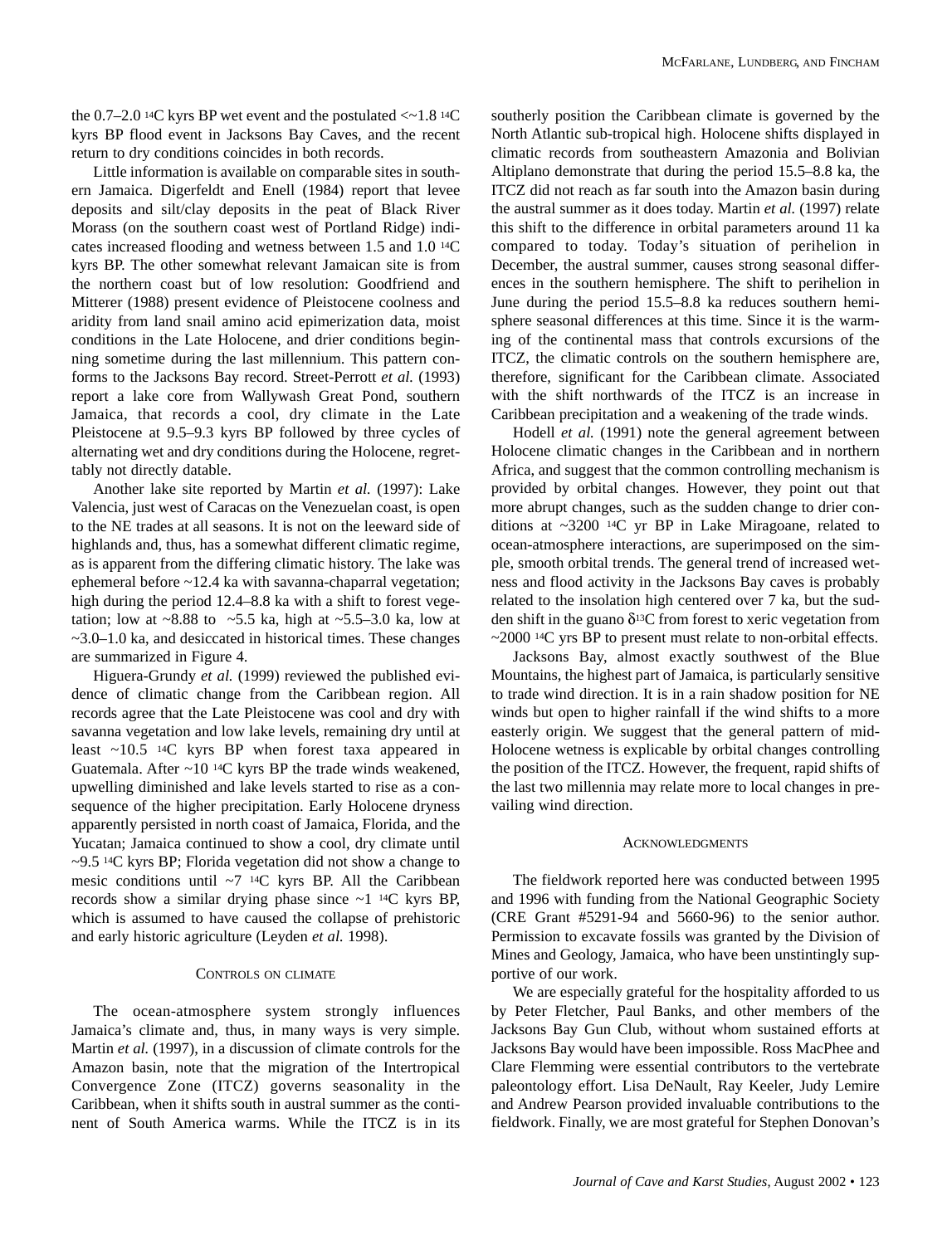interest, assistance, and hospitality at the University of the West Indies, Mona., and David Burney for a critical review of the manuscript.

#### **REFERENCES**

- Anonymous, 1950, Handbook of Jamaica, Kingston, Jamaica, Government of Jamaica.
- Asprey, G.F., & Robbins, R.G., 1953, The vegetation of Jamaica: Ecological Monographs, v. 23, p. 359-412.
- Bard, E., Hamelin, B., & Fairbanks, R.G., 1990, U-Th ages obtained by mass spectrometry in corals from Barbados; sea level during the past 130,000 years: Nature, v. 346, p. 456-458.
- Buskirk, R.E., 1985, Zoogeographic patterns and tectonic history of Jamaica and the northern Caribbean: Journal of Biogeography, v. 12, p. 445-461.
- Des Marais, D.J., 1980, The carbon isotope biogeochemistry of the individual hydrocarbons in bat guano and the ecology of the insectivorous bats in the region of Carlsbad, New Mexico: Geochimica et Cosmochimica Acta, v. 44, p. 2075-2086.
- Digerfeldt, G., & Enell, M., 1984, Paleoecological studies of the past development of the negril and Black River Morasses, Jamaica, *in* Bjork, S., ed., Environmental feasibility study of peat mining in Jamaica: Kingston, Jamaica, Petroleum Corporation of Jamaica, Appendix 1., p. 1-145.
- Duerden, J.E., 1897, Aboriginal Indian remains in Jamaica: Journal of the Institute of Jamaica, v. 2, p. 1-52.
- Fincham, A.G., 1997, Jamaica underground. The caves, sinkholes and underground rivers of the island: Kingston, Jamaica, University of West Indies Press, 447 p.
- Fincham, A.G., & Fincham, A.M., 1997, The Potoo Hole pictographs: Jamaica Journal, v. 26, p. 2-6.
- Goodfriend, G.A., & Stipp, J.J., 1983, Limestone and the problem of radiocarbon dating of land snail shell carbonate: Geology, v. 11, p. 575-577.
- Goodfriend, G.A., & Mitterer, R.M., 1988, Late Quaternary land snails from the north coast of Jamaica: Local extinctions and climatic change: Palaeogeography, Palaeoclimatology, Palaeoecology, v. 63, p. 293-311.
- Goodwin, R.E., 1970, The ecology of Jamaican bats: Journal of Mammalogy, v. 51, p. 571-579.
- Higuera-Grundy, A., Brenner, M., Hodell, D.A., Curtis, J.H., Leyden, B.W., & Binford, M.W., 1999, A 10,300 14C yr record of climate and vegetation change from Haiti: Quaternary Research, v. 52, p. 159-170.
- Hodell, D.A., Curtis, J.H., Jones, G.A., Higuera-Gundy, A., & Brenner, M., 1991, Reconstruction of Caribbean climate change over the past 10,500 years: Nature, v. 352, p. 790-793.
- Holdridge, L.R., 1967, Life zone ecology: San Jose, Tropical Science Center.
- Jeuniaux, C., 1971, Chitinous structures, *in* Florkin, M.S., & Stotz, E.H., eds., Comprehensive Biochemistry: Amsterdam, Elsevier, p. 595-632. Koval, E.Z., & Kharkevich, E.S., 1983, Chitin degredation by soil fungi in a
- wooded area: Mikrobiologicheskii Zhurnal, v. 45, p. 57-63.
- Lamb, H.H., 1995, Climate, history and the modern World: London, Routledge, 433 p.
- Leyden, B.W., Brenner, M., & Dahlin, B.H., 1998, Cultural and climatic his-

tory of Coba, a lowland Maya city in Quintana Roo, Mexico: Quaternary Research, v. 49, p. 111-122.

- Logan, G.A., Collins, M.J., & Eglinton, G., 1991, Preservation of organic biomolecules, *in* Allison, P.A., & Briggs, D.E.G., eds., Taphonomy: Releasing the data locked in the fossil record: New York, Plenum.
- MacPhee, R.D.E., & Iturralde-Vinent, M.A., 1999, Paleogeography of the Caribbean region; implications for Cenozoic biogeography: Bulletin of the American Museum of Natural History, p. 95.
- Martin, L., Bertaux, J., Corrège, T., Ledru, M.-P., & Mourguiart, P., 1997, Astronomical forcing of contrasting rainfall changes in tropical South America between 12,400 and 8800 cal yr B.P.: Quaternary Research, v. 47, p. 117-122.
- McFarlane, D.A., 1986, Cave bats in Jamaica: Oryx, v. 20, p. 27-30.
- McFarlane, D.A., 1987, Radiant darkness the many facets of the caves of Jacksons Bay, Jamaica: Terra (Natural History Museum of Los Angeles County), v. 25, p. 24-26.
- Miller, R.F., Voss-Foucart, M.-F., Toussaint, C., & Jeuniaux, C., 1993, Chitin preservation in Quaternary Coleoptera: Palaeogeography, Palaeoclimatology, Palaeoecology, v. 103, p. 133-140.
- Mizutani, H., McFarlane, D.A., & Kabaya, Y., 1992, Carbon and nitrogen isotopic signatures of bat guanos as a record of past environments: Mass Spectroscopy, v. 40, p. 67-82.
- Morgan, G.S., 1993, Quaternary land vertebrates of Jamaica, *in* Wright, R.M., & Robinson, E., ed., Biostratigraphy of Jamaica: Memoirs of the Geological Society of America. Vol. 182: Denver, Geological Society of America.
- Muzzarelli, R.A.A., 1977, Chitin: Oxford, Pergamon.
- Mylroie, J.E., & Carew, J.L., 2000, Speleogenesis in coastal and oceanic settings, *in* Klimchouk, A.B., Ford, D.c., Palmer, A.N., & Dreybrodt, W, ed., Speleogenesis: Evolution of karst aquifers: Huntsville, AL, National Speleological Society, p. 226-233.
- Panuska, B.C., Mylroie, J.M., Armentrout, D., & McFarlane, D., 1998, Magnetostratigraphy of Cueva del Aleman, Isla de Mona, Puerto Rico and the species duration of Audubon's Shearwater: Journal of Cave and Karst Studies, v. 60, p. 96-100.
- Reissig, J.L., Strominger, J.L., & Leloir, F.L., 1955, A modified colorimetric method for the estimation of N-acetylamino sugars: Journal of Biological Chemistry, v. 217, p. 959-966.
- Schimmelmann, A., & DeNiro, M.J., 1986, Stable isotopic studies on chitin II. The 13C/12C and 15N/14N ratios in arthropod chitin: Contributions in Marine Science, v. 29, p. 113-130.
- Seifriz, W., 1943, The plant life of Cuba: Ecological Monographs, v. 13, p. 375-426.
- Street-Perrott, F.A., Hales, P.E., Perrott, R.A., Fontes, J.C., Switsur, V.R., & Pearsons, A., 1993, Late Quaternary palaeolimnology of a tropical marl lake: Wallywash Great Pond, Jamaica: Journal of Paleolimnology, v. 9, p. 3-22.
- Wadge, G., Fincham, A.G., & Draper, G., 1979, The caves of Jacksons Bay and the Cainozoic geology of southern Jamaica: Transactions of the British Cave Research Association, v. 6, p. 70-84.
- Williams, E.E., 1989, Old problems and new opportunities in West Indian biogeography, *in* Woods, C.A., ed., Biogeography of the West Indies: Past, present and future: Gainesville, Sandhill Crane Press, p. 1-46.